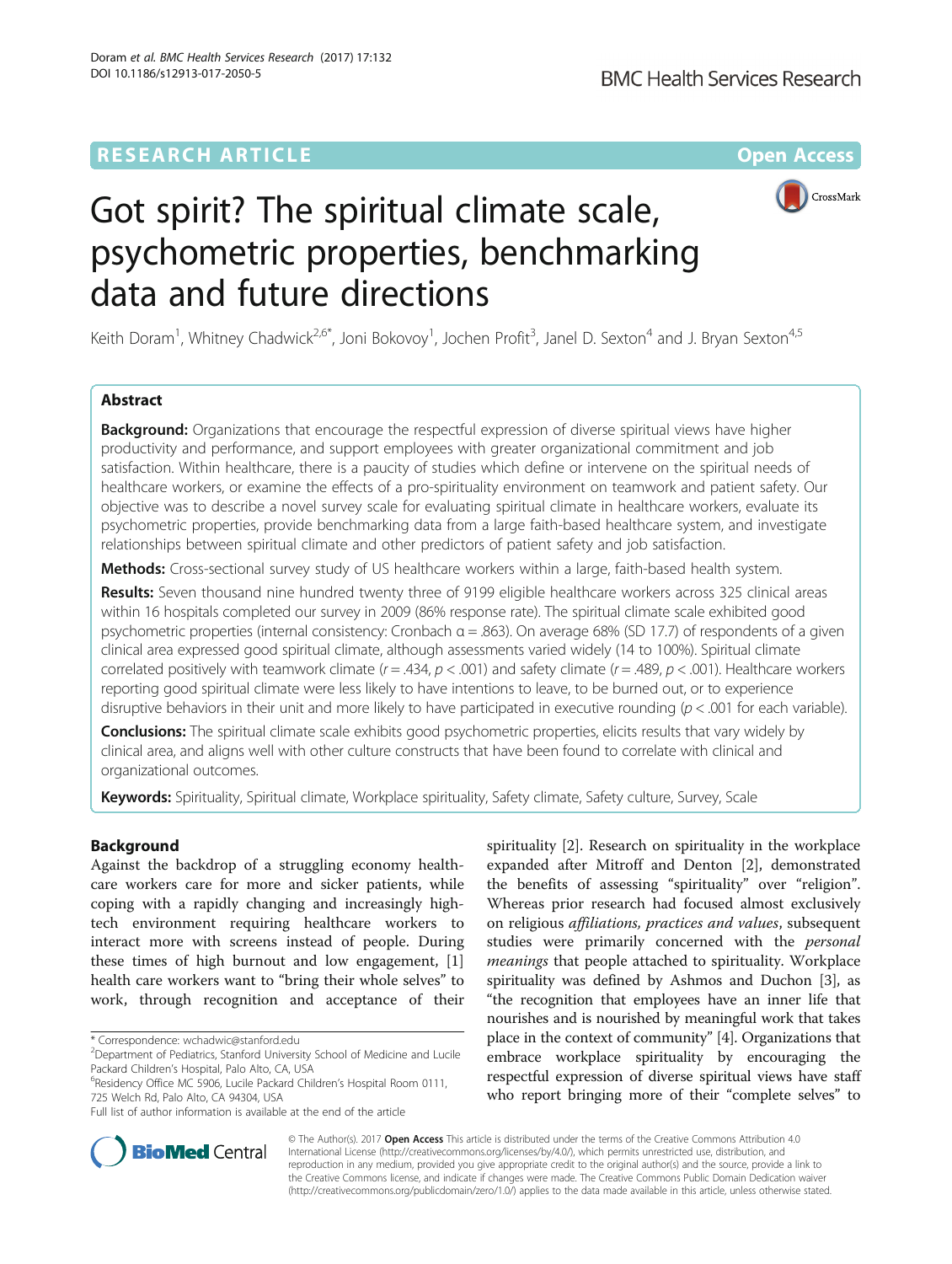work [[2](#page-6-0), [5](#page-6-0)]. Work environments, both within and outside of the healthcare industry, with superior spiritual climates have higher productivity and performance and support employees with greater emotional intelligence, organizational commitment and job satisfaction when compared to their lesser counterparts [\[3, 5](#page-6-0)–[7\]](#page-6-0). Despite these encouraging findings, taboos and misperceptions often obstruct the utility of workplace spirituality in healthcare. Most workers adamantly report desires to discuss and express their spirituality in the workplace, but they are hesitant to do so for fear of offending their peers [\[8](#page-6-0), [9\]](#page-6-0). The majority of workers believe that their coworkers are uncomfortable discussing spirituality, while in fact the opposite is true [\[9\]](#page-6-0). Given the positive effect of promoting spiritual climate in other industries and the unique burdens of the health care environment, challenging these longstanding behavioral norms may prove beneficial to health care workers and patients. Anecdotally, we are frequently asked by hospitals to "please give them a sense of spiritual climate" by incorporating their local assessments of workplace spirituality into debriefings of employee engagement and safety culture results using their home-grown or published workplace spirituality metrics. Unfortunately, these well-intentioned spirituality assessments often lack the rigor needed for them to be useful in strategic planning due to very low response rates and lack of representation across all the clinical areas. A metric that simultaneously provided a snapshot of spiritual climate and identified clinical areas in need of a "deeper-dive" with a more comprehensive tool could be quite useful. Survey fatigue is widespread in healthcare, so we sought a very brief metric of "a sense of spiritual climate" that could be used across all clinical areas as part of a routine employee engagement or safety culture survey administration. To date, there is no widely used definition of spirituality. Researchers are still trying to define basic terms and standards for interpretation, and existing metrics tend to be lengthy and multidimensional. Our aim was to generate a simple brief metric of spiritual climate that could capture the extent to which spirituality is accepted within a clinical area, signaling the utility of subsequent use of a more comprehensive assessment of spirituality. Here we describe the reliability, validity, and initial benchmarking data of a novel brief measure of spiritual climate for use in healthcare work environments.

### Methods

#### Design and study population

This is a cross-sectional study of archival survey data collected in 2009 from 7923 healthcare workers across 325 clinical areas within 16 hospitals of a faith-based health system on the West Coast. Data were subsequently shared with JBS for retrospective analysis. Scale validation was not part of the 2009 organizational assessment of safety culture. All staff with a 50% or greater commitment to their patient care area for at least the 4 consecutive weeks prior to survey administration were invited to complete the questionnaire regardless of their involvement in patient safety endeavors. This included staff physicians, registered nurses (RN), charge nurses, nurse managers, physician assistant/nurse practitioners, licensed vocational nurses (LVN)/licensed practicing nurses (LPN), hospital aides, physical therapists, occupational therapists, pharmacists, respiratory therapists, technicians, ward clerks/unit secretaries, medical administrators, and others. Demographic data for the entire sample is presented in Table [1.](#page-2-0) All clinical areas within each hospital and its affiliated ambulatory clinics were asked to participate. Surveys were administered and collected during pre-existing departmental and staff meetings. The survey distributed to healthcare workers was comprised of demographic items, the Safety Attitudes Questionnaire (SAQ), [[10\]](#page-6-0) intention to leave items, burnout items, and items pertaining to participation in Executive Rounding (also known as patient safety leadership walkrounds) [[11](#page-6-0)] and five novel spiritual climate items. Together these instruments constituted the "survey" administered across all 16 hospitals.

#### **Measurements**

The spiritual climate scale was developed by JDS and JBS. The final version of the scale contains 4 items:

- I am encouraged to express spirituality in this clinical area.
- My spiritual views are respected in this clinical area.
- My spirituality has a comfortable home in this clinical area.
- A diverse set of spiritual views are accepted in this clinical area.

The response scale for the spiritual climate items ranges from 1 (disagree strongly) to 5 (agree strongly). Originally 5 items, a fifth item "People in this clinical area are comfortable talking about God" was dropped from the scale following feedback from chaplains who felt inclusion of the word "God" in an item might exclude individuals whose spirituality or religion does not include a single creator or deity.

#### Statistical analysis

We used reliability analyses to evaluate the 4-item spiritual climate scale. Internal reliability was assessed using Cronbach's α. Using ANOVA, we tested for differences on the spiritual climate scale score by hospital, clinical area, and healthcare worker role. Spiritual climate scale scores were computed by taking the mean of the four items, subtracting 1, and then multiplying by 25 for a score which would range from 0 to 100. In addition to the means, we also report the percent agreement (agree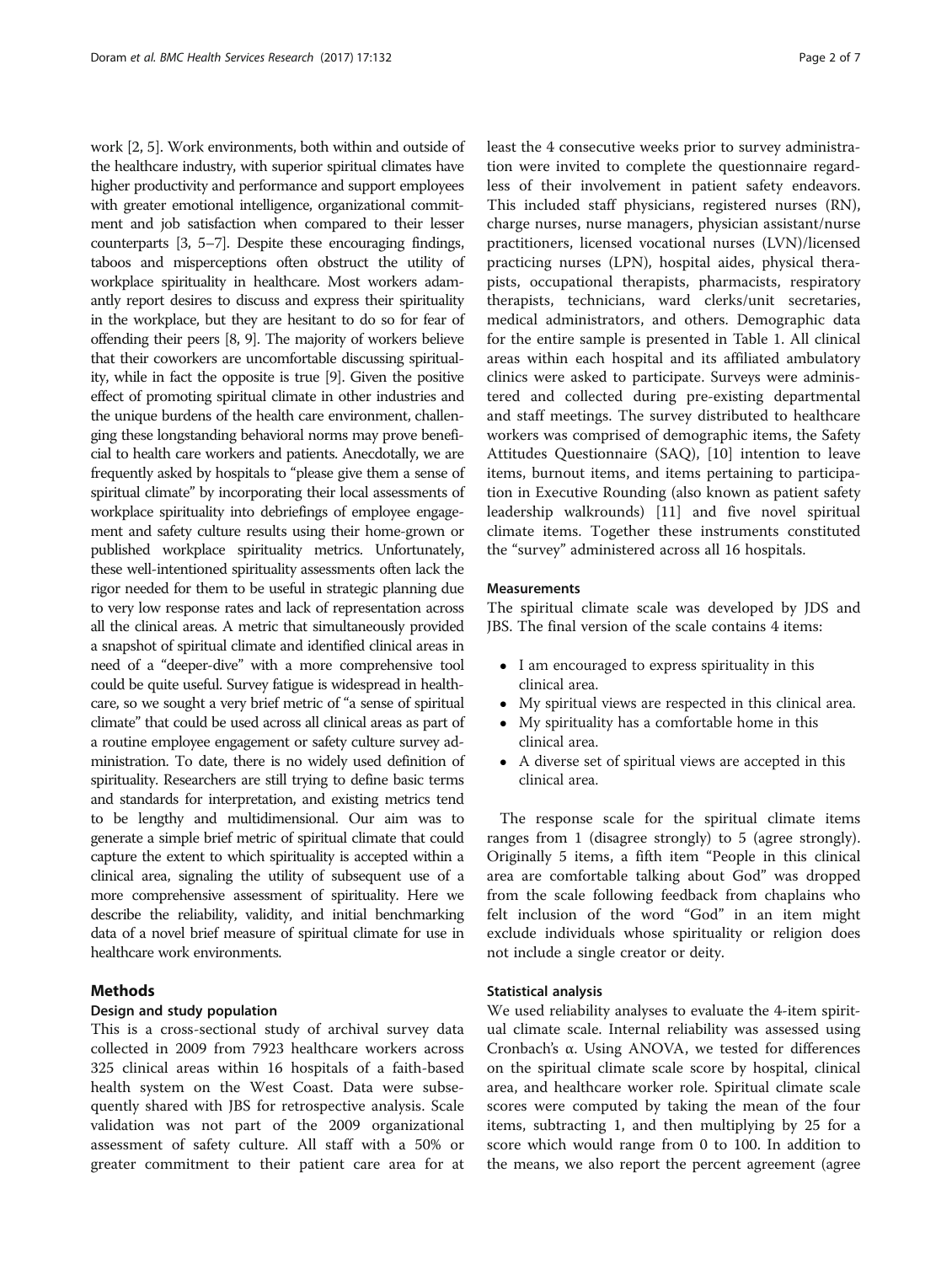<span id="page-2-0"></span>

|  | Table 1 Respondent Demographics and Cronbach's a by Caregiver Type |  |  |  |  |
|--|--------------------------------------------------------------------|--|--|--|--|
|  |                                                                    |  |  |  |  |

|                     |                                                 | ${\cal N}$     | Cronbach's a | % of Total |
|---------------------|-------------------------------------------------|----------------|--------------|------------|
| Caregiver Type Name | Registered Nurse                                | 2797           | .867         | 35.3%      |
|                     | Technologist/Technician (e.g., Surg., Lab, Rad) | 1036           | .852         | 13.1%      |
|                     | Clinical Support (CMA, EMT, Nurses Aide, etc.)  | 890            | .853         | 11.2%      |
|                     | Admin Support (Clerk/Secretary/Receptionist)    | 664            | .846         | 8.4%       |
|                     | Therapist (RT, PT, OT, Speech)                  | 555            | .869         | 7.0%       |
|                     | Other                                           | 455            | .875         | 5.7%       |
|                     | Nurse Manager/Charge Nurse                      | 318            | .849         | 4.0%       |
|                     | LVN/LPN                                         | 233            | .808         | 2.9%       |
|                     | Attending/Staff Physician                       | 230            | .859         | 2.9%       |
|                     | Other Manager (e.g., Clinic Manager)            | 110            | .835         | 1.4%       |
|                     | Pharmacist                                      | 101            | .882         | 1.3%       |
|                     | Resident Physician                              | 54             | .882         | .7%        |
|                     | Physician Assistant/Nurse Practitioner          | 52             | .914         | .7%        |
|                     | Clinical Social Worker                          | 48             | .913         | .6%        |
|                     | Environmental Support (Housekeeper)             | 42             | .865         | .5%        |
|                     | Dietician/Nutritionist                          | 41             | .893         | .5%        |
|                     | Fellow Physician                                | $\overline{4}$ | .860         | .1%        |
|                     | Missing                                         | 293            | .868         | 3.7%       |
| Gender              | Male                                            | 1658           |              | 20.9%      |
|                     | Female                                          | 5906           |              | 74.5%      |
|                     | Missing                                         | 359            |              | 4.5%       |
| Shift               | Days                                            | 4648           |              | 58.7%      |
|                     | Evenings                                        | 415            |              | 5.2%       |
|                     | Nights                                          | 1303           |              | 16.4%      |
|                     | Variable Shifts                                 | 705            |              | 8.9%       |
|                     | Missing                                         | 852            |              | 10.8%      |
| Years in Specialty  | less than 6 months                              | 293            |              | 3.7%       |
|                     | 6-11 months                                     | 345            |              | 4.4%       |
|                     | $1-2$ years                                     | 1022           |              | 12.9%      |
|                     | 3-4 years                                       | 997            |              | 12.6%      |
|                     | $5-10$ years                                    | 1701           |              | 21.5%      |
|                     | $11-20$ years                                   | 1618           |              | 20.4%      |
|                     | 21 or more years                                | 1530           |              | 19.3%      |
|                     | Missing                                         | 417            |              | 5.3%       |
|                     | Total                                           | 7923           |              |            |

slightly plus agree strongly) for items and scale scores of each healthcare worker role and hospital. We call this 'percentage agree' or 'percentage reporting good spiritual climate.' In exploratory analyses to put spiritual climate into context, we correlated mean spiritual climate scores with mean teamwork and safety climate scores, and several other available variables of interest from the same survey, namely participation in executive rounding and turnover intention, burnout, and disruptive behavior using exploratory two-tailed Pearson correlations. Effects

sizes were calculated using partial eta squared (0–.1 weak, .1–.3 modest, .3–.5 is moderate and > .5 is strong) and Cohen's d (effect size thresholds of small (0.2), medium (0.5) and large (0.8) are used). All statistical analyses were performed using IBM SPSS version 21.

#### Ethics statement

This study was determined to be exempt from review by the Institutional Review Board at Duke University, Durham, North Carolina.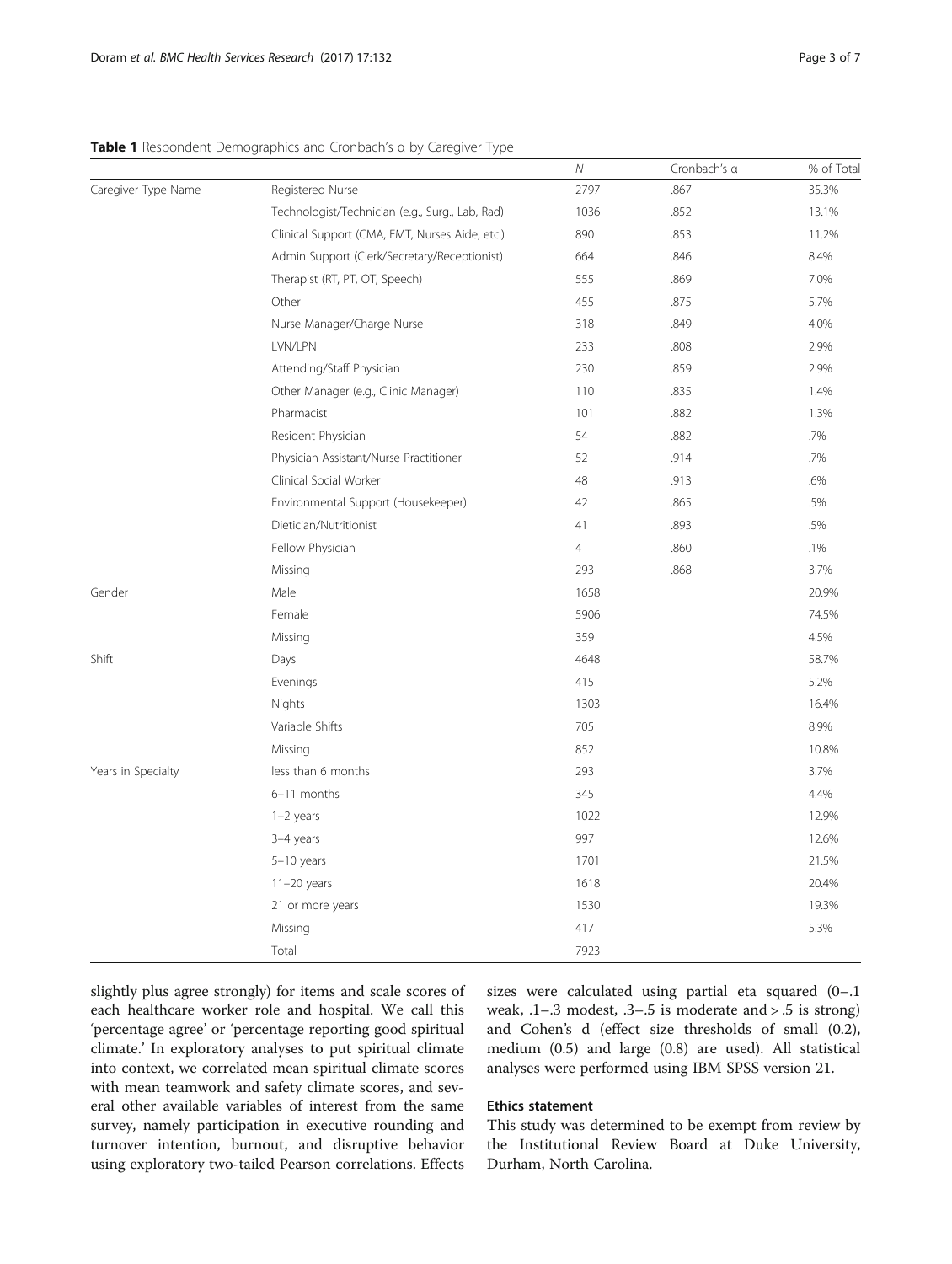#### Results

#### Respondent demographics

There were 7923 surveys returned from the 16 hospitals studied. Overall response rate was 86% (7923 out of 9199). Registered nurses accounted for 35% of responses  $(n = 2797)$ , technicians 13%  $(n = 1036)$ , clinical support 11% ( $n = 890$ ), administrative support 8% ( $n = 664$ ), therapists 7% (n = 555), nurse managers 4% (n = 318), LVN/ LPNs 3% (233), attending physicians 3% ( $n = 230$ ), other managers 1.4% ( $n = 110$ ) and pharmacists 1.3% ( $n = 101$ ). Less than 1% of the sample was comprised of resident physicians  $(n = 54)$ , physician assistants/nurse practitioners ( $n = 52$ ), social workers ( $n = 48$ ), environmental support  $(n = 42)$ , nutritionists  $(n = 41)$  and fellows  $(n = 12)$ 4). 10% of respondents did not identify with one of the listed healthcare worker roles. Respondents were predominantly female (74%) and day-shift workers (59%), with diversity in years of experience in their specialty. See Table [1](#page-2-0) for an additional breakdown of respondent demographics.

## Spiritual climate scale internal reliability and correlations with teamwork climate, safety climate, intention to leave, burnout, and disruptive behaviors

Analysis of all responses confirmed a high degree of internal consistency with an overall  $\alpha$  = .86. By hospital, spiritual climate internal consistency ranged from  $\alpha = .82$ to  $\alpha = .88$ , and by position it ranged from  $\alpha = .81$  to  $\alpha$ = .91 (Table [1\)](#page-2-0). Pearson Correlation of spiritual climate with teamwork climate was  $r = .43$ ,  $p < .001$ ; and with safety climate it was  $r = .49$ ,  $p < .001$ . Pearson Correlation of spiritual climate with "I would like to find a better job," was  $r = -.28$ ,  $p < .001$ , and with "I feel burned out from my work," was  $r = -.24$ ,  $p < .001$  (Fig. 1). The Pearson correlation of spiritual climate with disruptive behaviors items: in this clinical area, one or more people often: "intentionally exclude others from the group," was  $r = -0.25$ ,  $p < 0.001$ , and "make comments with sexual, racial, or ethnic slurs," was  $r = -.24$ ,  $p < .001$  (Fig. 1).

## Variation in spiritual climate by healthcare worker role, hospital and clinical area

Univariate ANOVA demonstrated significant differences in spiritual climate scale scores between healthcare worker roles  $F(17, 7747) = 8.69$ ,  $p < .001$ ,  $np2 = 0.019$ , hospitals  $F$  $(15, 7747) = 10.27$ ,  $p < .001$ ,  $np2 = 0.020$  and clinical areas  $F(324, 7747) = 3.06, p < .001, \eta p2 = 0.118$  (Fig. [2](#page-4-0)).

## Associations with quality, outcomes and interventions: clinical areas in the top and bottom quartiles of spiritual climate

The mean spiritual climate scale score was  $M = 67.77$ ,  $SD = 18.10$ . Clinical areas in the bottom quartile ranged from 14.3 to 55.6% reporting positive spiritual climate,  $M = 43.88$ ,  $SD = 11.14$ , and those in the top quartile ranged 80 to 100% positive spiritual climate,  $M = 88.78$ ,  $SD = 7.27$ . Independent-samples t-tests indicated that top and bottom quartile spiritual climate scores were associated with significant differences in teamwork climate  $t(162) = -7.63$ ,  $p < .001$ ,  $d = 1.11$ , safety climate  $t(162) =$ 

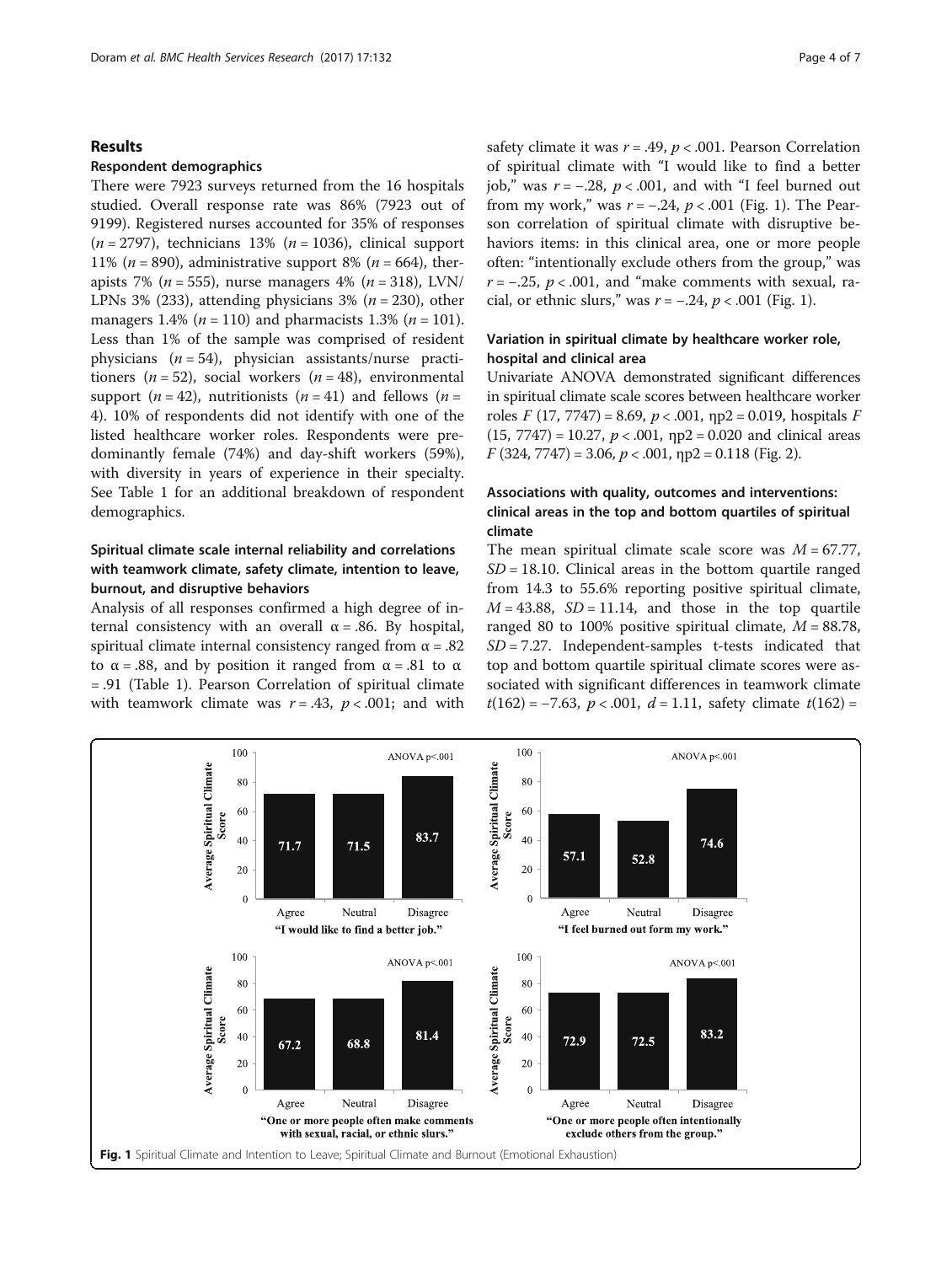<span id="page-4-0"></span>

 $-9.88$ ,  $p < .001$ ,  $d = 1.30$ , exclusionary disruptive behaviors  $t(162) = 5.31$ ,  $p < .001$ ,  $d = -.65$ , sexual/racist/ethnic slur disruptive behaviors  $t(162) = 4.72$ ,  $p < .001$ ,  $d =$ −.30, burnout  $t(162) = -3.18$ ,  $p = .002$ ,  $d = -.51$ , intentions to leave  $t(162) = 2.99$ ,  $p = .003$ ,  $d = -.31$ , participation in patient safety leadership WalkRounds  $t(162)$  $= -4.50$ ,  $p < .001$ ,  $d = .60$  and receiving feedback about WalkRounds  $t(162) = -5.84$ ,  $p < .001$ ,  $d = .86$  (Table 2).

#### **Discussion**

Our brief, 4-item measure of spiritual climate in healthcare appears to be a reliable measure that shows significant variability by healthcare worker role, hospital, and clinical area. The phrase "in this clinical area" provides a clear spiritual climate referent for each item, so it is interesting to note that the small-to-modest effect size for the ANOVA by clinical area translate into moderate to large effect sizes when comparing clinical areas in the top and bottom quartiles of spiritual climate. Clinical areas high on spiritual climate had respondents that reported lower burnout, lower intentions to leave, and lower rates of disruptive behaviors. Respondents reporting positive spiritual climate varied most by clinical area, ranging from 14 to 100%, suggesting that the clinical area environment is largely responsible for determining spiritual climate. Practically speaking, this means that the appropriate level for intervention aimed at affecting spiritual climate may be at the clinical area. Higher scores on spiritual climate were associated with better teamwork and safety climates (and relatively large effect sizes as well). Perhaps the relationships to teamwork and safety are associated with the overall theme of "respect for my views," found in each of the scales, suggesting convergent validity of our novel spiritual climate scale.

| Table 2 Top vs. bottom spiritual climate quartiles with t-values, p level, and effect sizes using Cohen's d. A p-value of <0.05 is used |  |
|-----------------------------------------------------------------------------------------------------------------------------------------|--|
| to determine statistical significance and effect size thresholds of small (0.2), medium (0.5) and large (0.8) are used                  |  |

| Variable                                                                                                             | 1 <sup>st</sup> spiritual<br>climate quartile<br>M(SD) | 4 <sup>th</sup> spiritual<br>climate quartile<br>M(SD) |         | D       | п       |
|----------------------------------------------------------------------------------------------------------------------|--------------------------------------------------------|--------------------------------------------------------|---------|---------|---------|
| % reporting good Teamwork Climate                                                                                    | 60.39(17.73)                                           | 80.55(16.40)                                           | $-7.63$ | < .001  | 1.11    |
| % reporting good Safety Climate                                                                                      | 58.02(17.71)                                           | 81.58(12.53)                                           | $-9.88$ | < .001  | 1.30    |
| % reporting one or more people in their clinical area often<br>"Intentionally exclude others from the group."        | 25.60(14.79)                                           | 13.80(13.76)                                           | 5.31    | < 0.001 | $-0.65$ |
| % reporting one or more people in their clinical area often<br>"Make comments with sexual, racist, or ethnic slurs." | 8.85(8.20)                                             | 3.49(6.21)                                             | 4.72    | < 0.001 | $-0.30$ |
| % disagree "I feel burned out from my work."                                                                         | 58.79(19.71)                                           | 68.01(17.60)                                           | $-3.18$ | .002    | 0.51    |
| % agree "I would like to find a better job."                                                                         | 18.69(12.75)                                           | 13.10(11.36)                                           | 2.99    | .003    | $-0.31$ |
| % Participated in WalkRounds at least once                                                                           | 13.94(12.25)                                           | 24.86(18.66)                                           | $-4.50$ | < .001  | 0.60    |
| % Received feedback about patient safety risks that were<br>reduced as a result of WalkRounds                        | 14.46(13.16)                                           | 30.01(20.62)                                           | $-5.84$ | < .001  | 0.86    |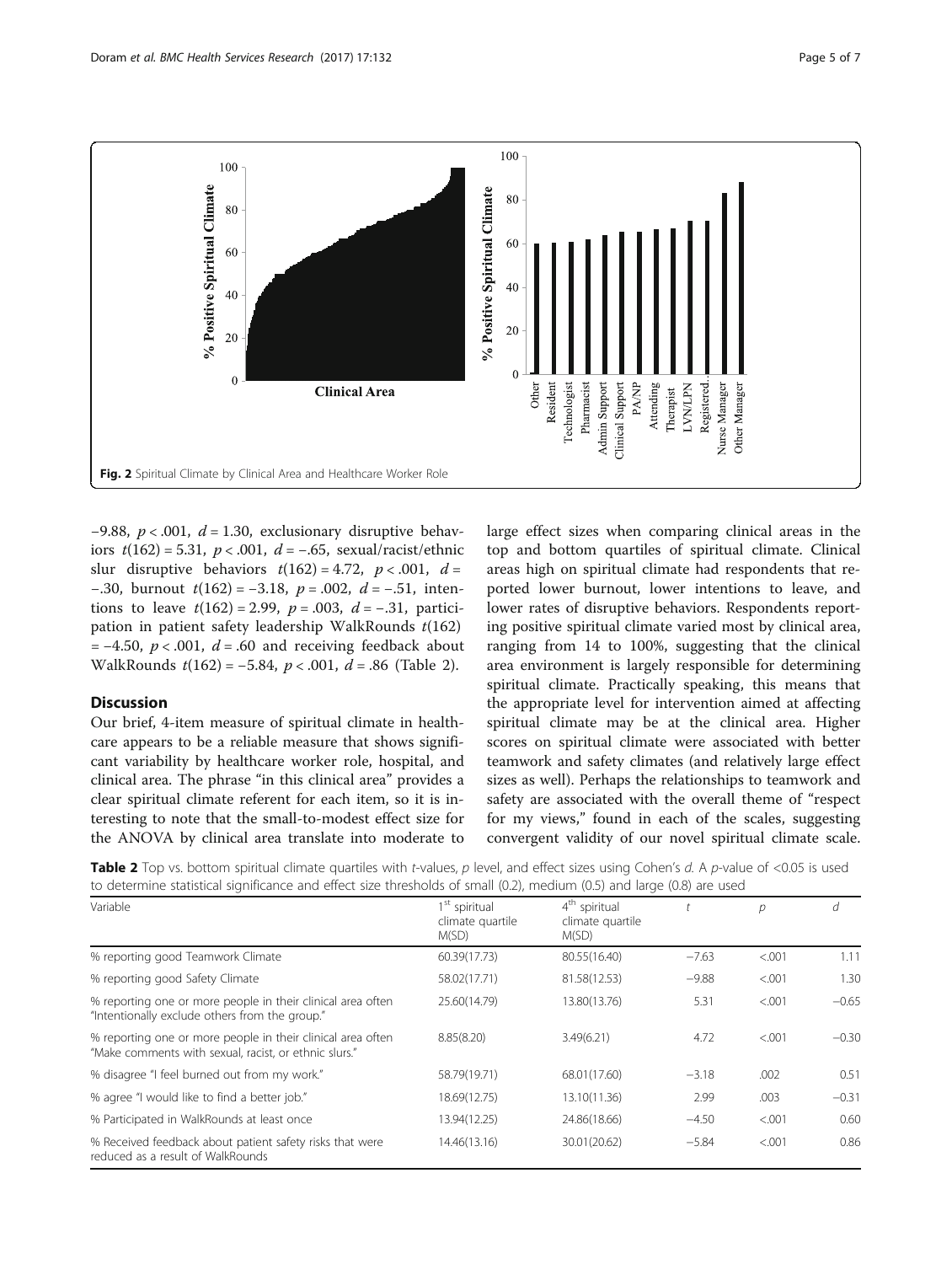In particular, the item "My spiritual views are respected in this clinical area," is central to the internal consistency of the spiritual climate scale as the reliability would be significantly lower if deleted. The items "In this clinical area, it is difficult to speak up if I perceive a problem with patient care" and "My suggestions about safety would be acted upon if I expressed them to management" from the teamwork climate and safety climate scales, respectively, echo the theme of "respect for my views." If managers and administrators are able to foster an environment where healthcare workers feel that their spiritual views, an intimate and often taboo topic, are respected and understood, it is easy to imagine that this environment would also enable open conversations about problems with patient care delivery and medical errors. Though we could not test for the effects of type of clinical area, there appeared to be an overrepresentation of emergency departments and pharmacies in the low spiritual climate range, while high spiritual climate scores were common among rehabilitation, home health, and pediatric units. Still there were exceptions to each of these patterns and this should not be over-interpreted.

Furthermore, the ability of this brief measure of spiritual climate to predict some of the variability in intention to leave is encouraging, and is consistent with previous studies [[6](#page-6-0), [7\]](#page-6-0). This may be good news for managers and directors working in healthcare, who are struggling to find new and better ways to improve engagement and meaning for their staff. Promoting a respectful spiritual climate may open new doors for them. The link between spiritual climate and participation in executive rounding (Fig. 3), which is a quality improvement initiative, suggests that spiritual climate is sensitive to intervention and that other interventions more targeted at spiritual climate may be effective [[12\]](#page-6-0). Even more than frequency of participating in executive rounding, it was those respondents who reported receiving feedback about actions taken as a result of executive rounding that reported the highest spiritual climate. If receiving



feedback about the progress of quality improvement initiatives is associated with stronger spiritual climate scores, then perhaps future interventions could target spiritual climate improvements and discussions (feedback) with healthcare workers. While specific interventions to augment spiritual climate in healthcare workers have not been reported in the literature to date, Grant et al. reported that nurses who attended meetings where spirituality was frequently discussed were much more cognizant of their colleagues' desire to express and talk openly about spirituality [[4\]](#page-6-0). Spiritual climate was related to teamwork climate in our study. However, unlike teamwork climate, where physicians report higher levels of satisfaction with collaboration norms than nurses, [[13, 14](#page-6-0)] the spiritual climate results showed that managers and nurse managers were more positive than nurses, who in turn reported better spiritual climate than physicians. If the theme of feeling respected and deeply understood undergirds spiritual climate, then our

results could be interpreted as managers feeling more understood than nurses, who feel more understood than

physicians. Our study has to be interpreted within the context of its design. We analyzed data from only one health system, which was faith-based, and located largely on the west coast of the U.S. It is unknown whether our findings are generalizable to other regions or to secular health care delivery settings. There is potential for spiritual climate to be useful in the large number of extant faith-based hospitals, but it is not clear how these results would be different in non-faith-based hospitals. Previous investigations in safety culture suggest that teamwork and safety climate mean scores are not significantly different in faith based settings relative to non-faith-based settings [\[15](#page-6-0)]. Given the moderate associations between spiritual climate and teamwork and safety climate reported here, this would suggest that spiritual climate scores in secular settings would be comparable to these faith-based settings. Also, we relied upon self-report data from healthcare workers, without any independently observable behaviors or outcomes. However, this is standard practice for culture assessments in health care. Moreover, due to the length and nature of the survey administration, our novel scale to assess spiritual climate was introduced without incorporating previously reported workplace spirituality scales to test for convergent validity. Nevertheless, the psychometric and exploratory results from this large sample are encouraging for a brief scale to be used in subsequent research. For a more comprehensive exploration of spirituality as a scientific construct, please see MacDonald et al. [[16](#page-6-0)]. Despite the abundance of research which has been done to improve our ability to assess and address the spiritual needs